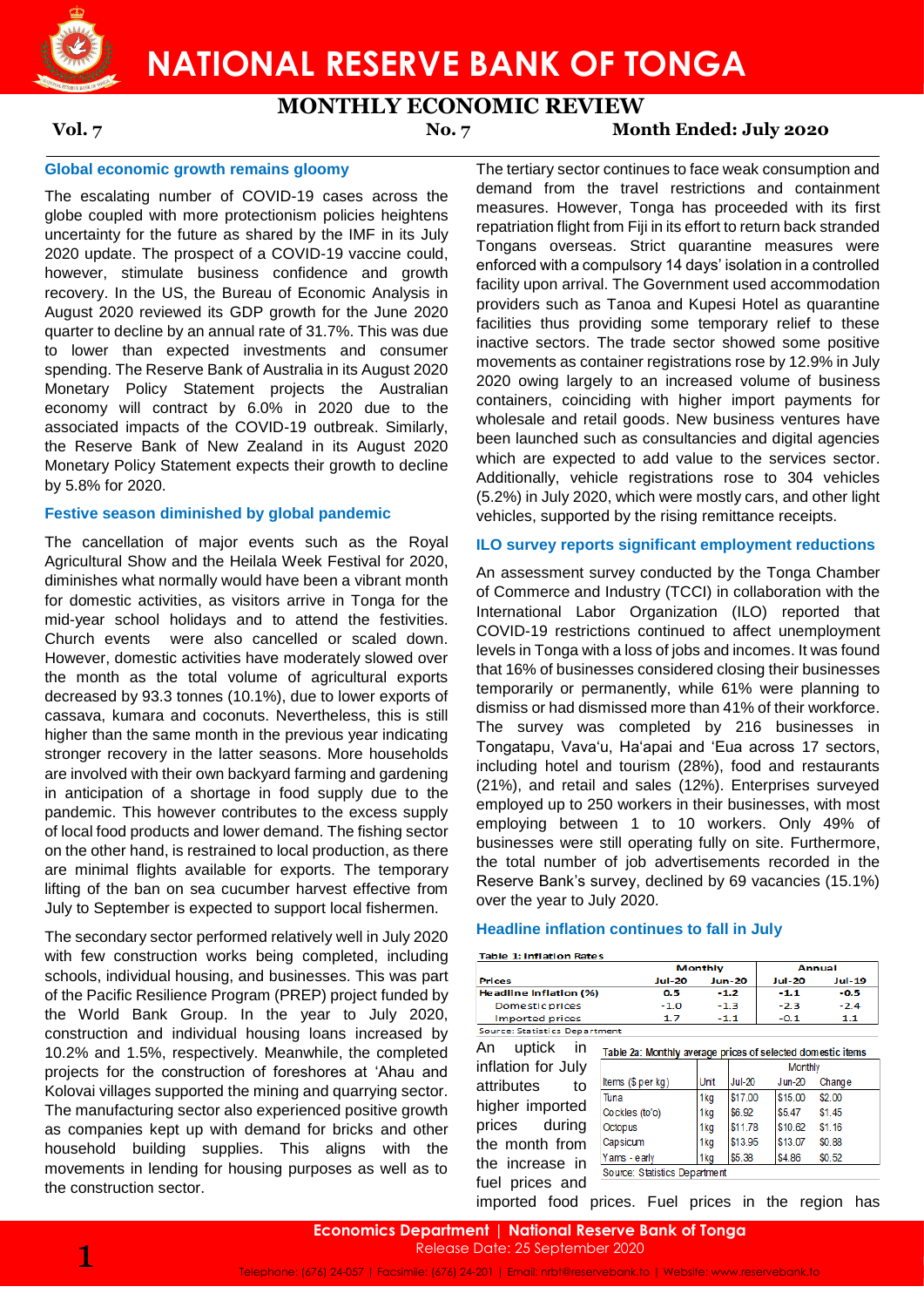

**MONTHLY ECONOMIC REVIEW**

**Vol. 7 No. 7 Month Ended: July 2020**

rebounded as travel restrictions are eased improving demand for oil in the Asia-Pacific region. An increase in duty for fuel in July also supported the pick-up in fuel prices. This was partially offset by lower domestic prices from electricity (16.5%), gas & other fuels and kava Tonga. Another decline in electricity tariff was effective from 1st of July from the Tonga Power Ltd, while the declining kava Tonga prices is attributed to the reduced demand due to the night curfews.

**Tonga** continued to record negative inflation over the year driven mostly by the lower

|                   |         |               |               | Annual    |
|-------------------|---------|---------------|---------------|-----------|
| ltems (\$ per kg) | Unit    | <b>Jul-20</b> | <b>Jul-19</b> | Change    |
| <b>Domestic</b>   |         |               |               |           |
| Kava              | 1kg     | \$60.00       | \$115.00      | $-$55.00$ |
| Octopus           | 1kg     | \$11.78       | \$17.27       | $-$5.49$  |
| Capsicum          | 1kg     | \$13.95       | \$17.04       | $-$3.09$  |
| Imported          |         |               |               |           |
| Turkey tails      | 1kg     | \$8.99        | \$9.80        | $-$0.81$  |
| <b>Diesel</b>     | litre   | \$2.25        | \$2.79        | $-$0.54$  |
| Petrol            | 1 litre | \$2.18        | \$2.68        | $-$0.50$  |

domestic prices. The declining prices were for electricity, gas & other fuels, kava Tonga and local food items particularly root crops. Lower global oil prices support the declining electricity tariffs, while successful recovery efforts in the agricultural sector leads to the excess food supply. Weak demand and consumption also contributes to the declining prices of local food and kava Tonga. Import prices however marginally declined in line with the lower global oil prices.

# **Declining Effective Exchange rates**

| Table 5. Effective Exchange Rates      |               |         |          |               |          |
|----------------------------------------|---------------|---------|----------|---------------|----------|
|                                        |               | Monthly | Annual   |               |          |
|                                        | <b>Jul-20</b> | Jun-20  | % Growth | <b>Jul-19</b> | % Growth |
| Nominal Effective Exchange Rate Index  | 91.2          | 92.9    | $-1.8$   | 91.5          | $-0.3$   |
| Real Effective Exchange Rate Index     | 105.8         | 106.7   | $-0.8$   | 107.2         | $-1.3$   |
| Source: National Reserve Bank of Tonga |               |         |          |               |          |

| Table 3: Effective Exchange Rates                              |                                           |                                          |               |                    | <b>Capital Account</b>                                                                                                            | 1.6 | 4.3           | -62.8         | 23.6     | 38.5          | $-38.7$  |
|----------------------------------------------------------------|-------------------------------------------|------------------------------------------|---------------|--------------------|-----------------------------------------------------------------------------------------------------------------------------------|-----|---------------|---------------|----------|---------------|----------|
|                                                                | Monthly<br><b>Jul-20</b><br><b>Jun-20</b> | % Growth                                 | <b>Jul-19</b> | Annual<br>% Growth | <b>Financial Account</b>                                                                                                          | 6.4 | 8.9           | $-28.1$       | $-17.3$  | $-19.6$       | 11.7     |
| Nominal Effective Exchange Rate Index                          | 91.2<br>92.9                              | $-1.8$                                   | 91.5          | $-0.3$             | Source: Banking Systems                                                                                                           |     |               |               |          |               |          |
| Real Effective Exchange Rate Index                             | 105.8<br>106.7                            | $-0.8$                                   | 107.2         | $-1.3$             |                                                                                                                                   |     |               |               |          |               |          |
| Source: National Reserve Bank of Tonga                         |                                           |                                          |               |                    | Overall, Overseas Exchange Transactions (OET) recorded                                                                            |     |               |               |          |               |          |
| The<br>Nominal<br>Effective                                    |                                           | <b>Table 4: Bilateral Exchange Rates</b> |               |                    | a lower surplus in July 2020 in line with the decline in official<br>transfer receipts significantly reducing the current account |     |               |               |          |               |          |
| (NEER)<br>Exchange Rate                                        |                                           | <b>Jul-20</b>                            | <b>Jun-20</b> | <b>Jul-19</b>      | surplus. The capital and financial account also recorded                                                                          |     |               |               |          |               |          |
| declined in July 2020 as all                                   | USD/TOP                                   | 0.4390                                   | 0.4404        | 0.4392             | lower surpluses in July.                                                                                                          |     |               |               |          |               |          |
| trading<br>major<br>οf<br>our                                  | <b>AUD/TOP</b>                            | 0.6236                                   | 0.6380        | 0.6272             |                                                                                                                                   |     |               |               |          |               |          |
| appreciated<br>currencies                                      | NZD/TOP                                   | 0.6662                                   | 0.6835        | 0.6562             | Over the year to July 2020, the overall balance surplus                                                                           |     |               |               |          |               |          |
| against TOP. Similarly, the                                    | FJD/TOP                                   | 0.9090                                   | 0.9155        | 0.8960             | widened significantly supported by the increase in official                                                                       |     |               |               |          |               |          |
| Real Effective Exchange                                        | JPY/TOP                                   | 46.7876                                  | 47.2282       | 47.4258            | transfers receipts and remittances, while imports of goods                                                                        |     |               |               |          |               |          |
| Rate (REER) index also fell                                    | GBP/TOP                                   | 0.3458                                   | 0.3507        | 0.3507             | and services declined. This more than offset the decline in                                                                       |     |               |               |          |               |          |
| line<br>with the<br>lower<br>$\mathsf{I}$                      | <b>EUR/TOP</b>                            | 0.3826                                   | 0.3904        | 0.3903             | the capital account surplus while the financial account                                                                           |     |               |               |          |               |          |
| domestic inflation.                                            | CNY/TOP                                   | 2.8561                                   | 2.8649        | 2.8573             | deficit slightly improved.                                                                                                        |     |               |               |          |               |          |
| Over the year to July 2020,<br>both the NEER and REER declined |                                           | Source: Banking Systems                  | indicating    | an                 | Broad money increased on higher foreign reserves<br><b>Table 8: Broad Monev</b>                                                   |     |               |               |          |               |          |
| improvement in Tonga's trade competitiveness, supporting       |                                           |                                          |               |                    |                                                                                                                                   |     |               | Monthly       |          |               | Annual   |
| exporters and remittance receipts.                             |                                           |                                          |               |                    |                                                                                                                                   |     | <b>Jul-20</b> | <b>Jun-20</b> | % Growth | <b>Jul-19</b> | % Growth |
|                                                                |                                           |                                          |               |                    | Broad money (\$ in million)                                                                                                       |     | 616.9         | 607.1         | 1.6      | 595.3         | 3.6      |
| <b>Strong growth in foreign reserves</b>                       |                                           |                                          |               |                    | Net Foreign Asset                                                                                                                 |     | 578.9         | 570.6         | 1.5      | 510.0         | 13.5     |
| <b>Table 5: Foreign Reserves</b>                               |                                           |                                          |               |                    | <b>Net Domestic Asset</b>                                                                                                         |     | 38.5          | 37.2          | 3.6      | 85.7          | $-55.1$  |
| <b>Jul-20</b>                                                  | <b>Monthly</b>                            | Jun-20 % Growth                          | <b>Jul-19</b> | Annual<br>% Growth | Source: Banking System, National Reserve Bank of Tonga                                                                            |     |               |               |          |               |          |
| Foreign Reserves (\$ in million)<br>555.9                      | 543.8                                     | 2.2                                      | 492.9         | 12.8               | The monthly rise in the level of foreign reserves continued                                                                       |     |               |               |          |               |          |
| Import Coverage (months)                                       | 8.5<br>8.2                                | 3.7                                      | 8.0           | 6.3                | to drive the net foreign assets higher and consequently the                                                                       |     |               |               |          |               |          |
| Source: National Reserve Bank Tonga                            |                                           |                                          |               |                    | level of money supply. Hence, broad money rose over the                                                                           |     |               |               |          |               |          |
|                                                                |                                           |                                          |               |                    | month and year to July 2020 by \$9.8 million and \$21.6                                                                           |     |               |               |          |               |          |

## **Strong growth in foreign reserves**

### **Table 5: Foreign Reserves**

|                                  |        | <b>Monthly</b> | Annual   |               |          |
|----------------------------------|--------|----------------|----------|---------------|----------|
|                                  | Jul-20 | Jun-20         | % Growth | <b>Jul-19</b> | % Growth |
| Foreign Reserves (\$ in million) | 555.9  | 543.8          | 2.2      | 492.9         | 12.8     |
| Import Coverage (months)         | 8.5    | 8.2            |          | 8.0           | 6.3      |
| $\sim$<br>.                      |        |                |          |               |          |

In July 2020, the official foreign reserves increased by \$12.1 million over the month and by \$63.0 million in the year to a new record high. This owes to inflow of remittances and project grants from development partners.

## **Table 6: Remittance Receipts**

|                                     |               | <b>Monthly</b> |            | Annual |        |          |  |
|-------------------------------------|---------------|----------------|------------|--------|--------|----------|--|
|                                     | <b>Jul-20</b> | Jun-20         | % Growth I | Jul-20 | Jul-19 | % Growth |  |
| Remittance (\$ in million)          | 37.5          | 31.9           | 17.4       | 355.8  | 349.3  | 1.8      |  |
| Source: National Reserve Bank Tonga |               |                |            |        |        |          |  |

Tonga's remittance picked up strongly in July despite fears of a decline from the impact of COVID-19. All remittance receipts in AUD, USD and NZD rose in July and was supported in part by the strengthening of these currencies against the TOP. New online apps that facilitates money transfers via the Foreign exchange dealers directly into bank accounts has become popular amongst remitters during this COVID-19 environment. Majority of the remittance receipts are family support and monetary gifts which will assist in cushioning some of the fallouts in domestic activities.

| Table 7: Overseas Exchange Transactions |
|-----------------------------------------|
|                                         |

| <b>Overseas Exchange Transactions</b> |               |               |          |               |          |          |  |  |
|---------------------------------------|---------------|---------------|----------|---------------|----------|----------|--|--|
|                                       |               | Monthly       |          | Annual        |          |          |  |  |
|                                       | <b>Jul-20</b> | <b>Jun-20</b> | % Growth | <b>Jul-20</b> | Jul-19   | % Growth |  |  |
| <b>Overall Balance</b>                | 12.1          | 54.2          | -77.7    | 63.0          | 16.4     | 284.1    |  |  |
| <b>Current Account</b>                | 4.1           | 40.9          | $-90.0$  | 56.7          | $-2.4$   | 2462.5   |  |  |
| Merchandise Trade                     | $-33.7$       | $-36.3$       | 7.2      | $-399.1$      | $-421.6$ | 5.3      |  |  |
| Services                              | $-0.4$        | $-3.8$        | 89.5     | 12.5          | 32.2     | $-61.2$  |  |  |
| Income                                | 2.6           | 2.4           | 8.3      | 7.0           | 8.1      | $-13.6$  |  |  |
| <b>Transfers</b>                      | 35.6          | 78.7          | $-54.8$  | 436.4         | 378.8    | 15.2     |  |  |
| <b>Capital Account</b>                | 1.6           | 4.3           | $-62.8$  | 23.6          | 38.5     | $-38.7$  |  |  |
| <b>Financial Account</b>              | 6.4           | 8.9           | $-28.1$  | $-17.3$       | $-19.6$  | 11.7     |  |  |

## **Broad money increased on higher foreign reserves**

### **Table 8: Broad Money**

|        |        |          | Annual        |          |
|--------|--------|----------|---------------|----------|
| Jul-20 | Jun-20 | % Growth | <b>Jul-19</b> | % Growth |
| 616.9  | 607.1  | 1.6      | 595.3         | 3.6      |
| 578.9  | 570.6  | 1.5      | 510.0         | 13.5     |
| 38.5   | 37.2   | 3.6      | 85.7          | $-55.1$  |
|        |        |          | Monthly       |          |